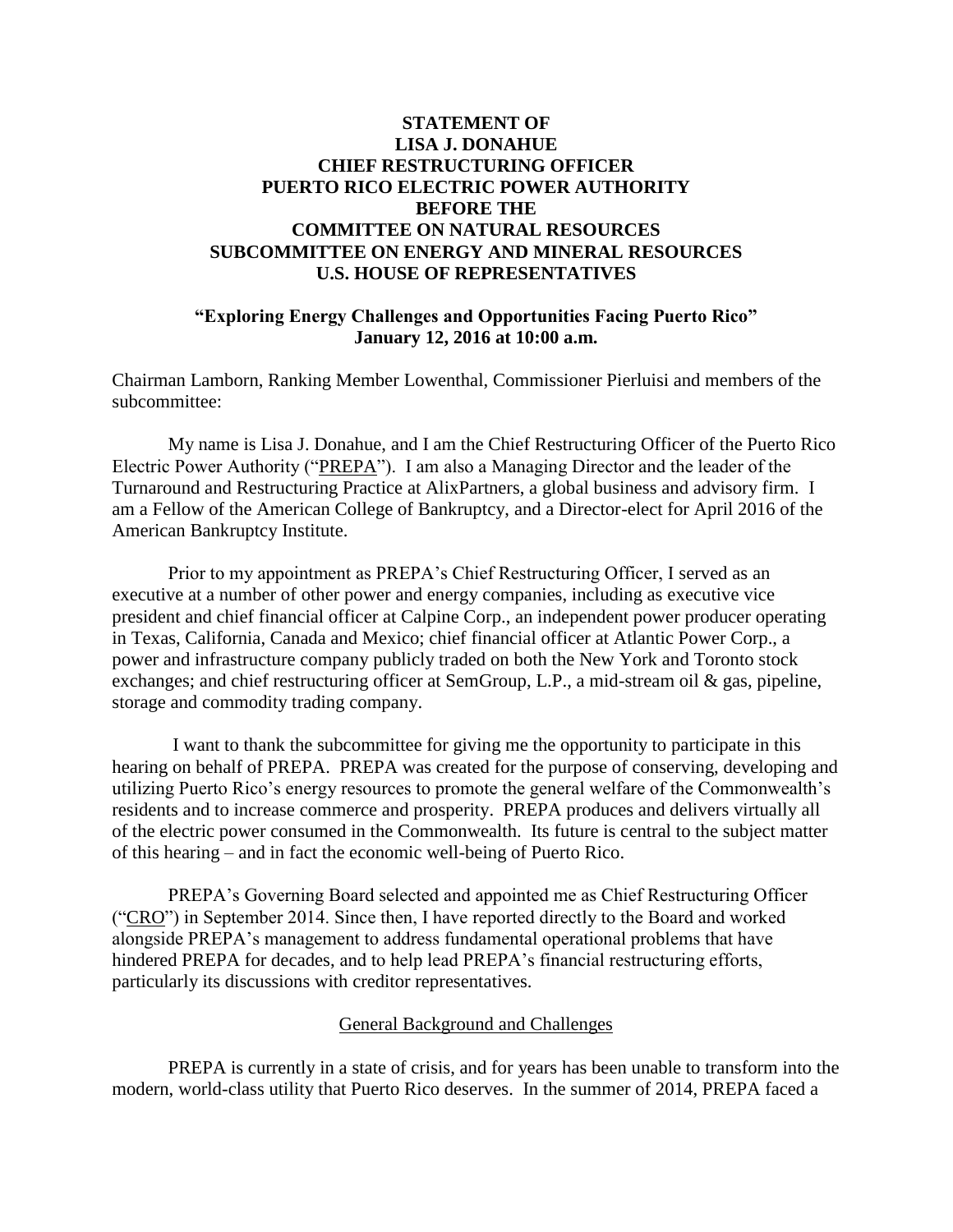severe financial and liquidity crisis, created by a combination of recurring negative cash flows, an ongoing recession, outdated generation facilities, substantial debt maturities and an inability to access the capital markets. This crisis threatened PREPA's ability to operate, mainly by threatening its ability to continue purchasing fuel to run its power plants and provide energy to Puerto Rico.

PREPA's problems did not arise overnight, or even in a few years—they developed and intensified over a period of decades. During this time, management and other strategic decisions, including staffing and capital investment, were too often based on political or electoral considerations rather than best practices or business imperatives. As a result of this dynamic, PREPA suffered from regular employee reassignments and had difficulty conducting rational long-term planning, which compounded existing challenges.

Today, PREPA owes approximately \$9 billion to its bondholders and fuel line lenders, and continues to face very serious liquidity constraints. Absent a financial restructuring, between now and July 1, 2016, PREPA faces contractual obligations to pay \$700 million under its fuel lines of credit and approximately \$428 million in principal and interest under outstanding bonds. This is more than twice the amount of cash PREPA currently has on hand, and PREPA will not be able to make up the difference with revenue from operations during this period. As part of the recently announced restructuring support agreement ("RSA"), a group of PREPA creditors recognized PREPA's liquidity constraints by agreeing to relend to PREPA \$115 million of interest paid to bondholders on January 4, 2016.

Our financial situation would be much worse if our creditors had not agreed to forbearance agreements in August 2014 and more recently, the RSA. These agreements have given PREPA temporary relief from its obligations to creditors, including relief from its obligation to make more than \$600 million in sinking fund payments. Absent these agreements, PREPA would already have run out of money.

One contributing factor to PREPA's current financial situation is that its existing rate structure does not capture its operating costs and debt service. PREPA's base rate has not changed since 1989 despite increases in costs and debt service obligations. However, the all-in cost fluctuates based on the cost of fuel and purchased power, and reached highs of approximately 28 cents per kilowatt hour ("kWh") in August 2014. Today, the all-in cost has fallen with oil prices to approximately 21 cents per kWh, which is high in comparison to the U.S. mainland, and has a disproportionate impact on Puerto Rico residents given their income levels and other economic factors. The "rate deficit" between existing rates and the rates PREPA would need to charge to cover operational costs, including debt service over the next three years, is approximately 7.8 cents per kWh.

Closing this rate deficit is critical to PREPA's sustainability. But PREPA's customers cannot carry this burden alone. Even the creditors who are party to the RSA agree with this point. To help close the rate deficit, we need to implement operational reforms to improve efficiency, and we need concessions from our creditors.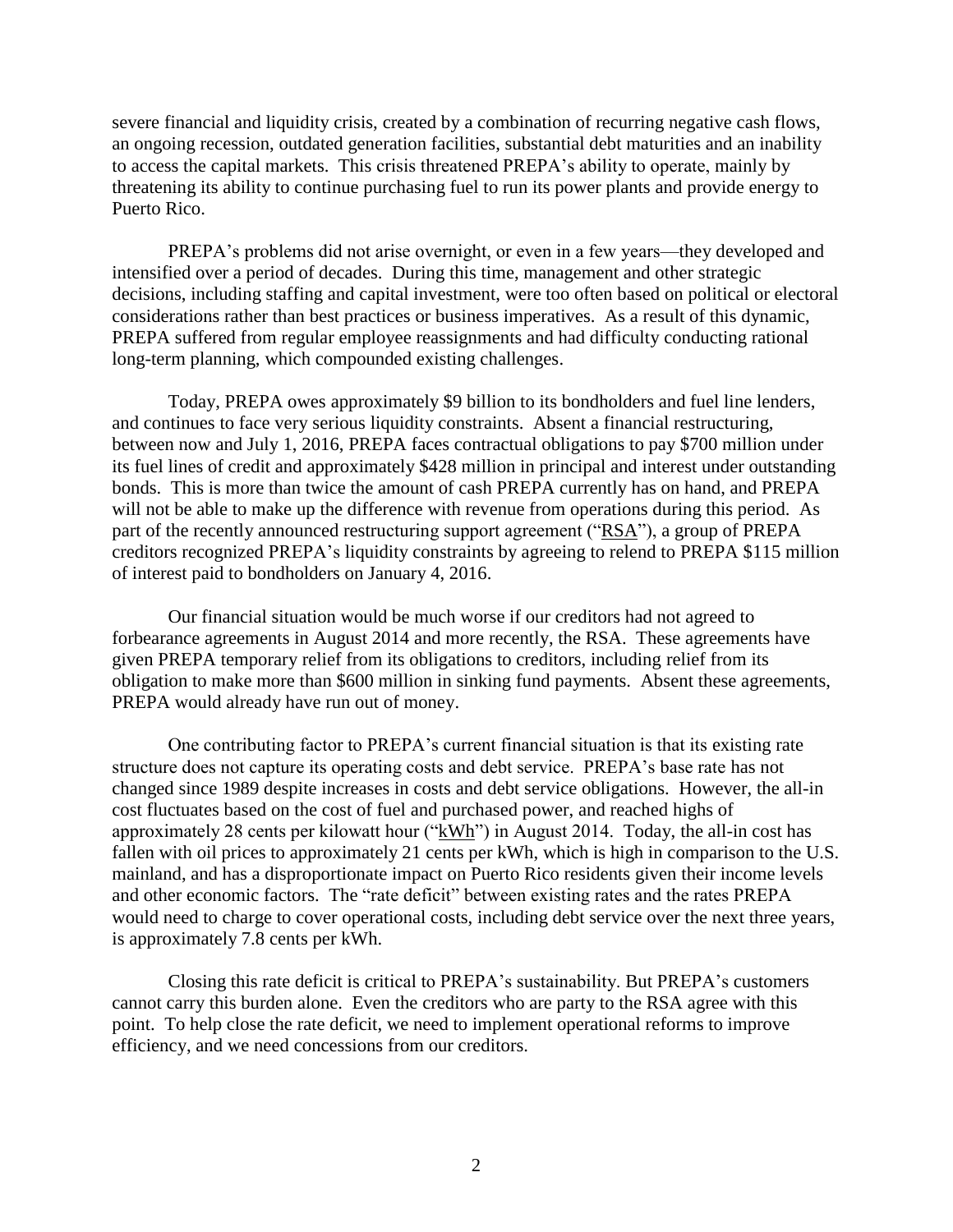#### Ongoing Reform Efforts

When our team arrived at PREPA in September 2014, we encountered a large and complex organization facing a range of challenges that had been decades in the making. Like a number of companies, including many that I have personally worked with in my turnaround management career, PREPA needed outside assistance to help restructure its operations and finances and create a plan to assure long-term sustainability.

#### *Operational Improvements*

PREPA has focused its operational improvement efforts on core business functions to improve organizational efficiency, increase revenue generation and instill a culture of safety in the workplace. By addressing shortcomings in accounts receivable and collections, fuel inventory, procurement, inventory management and safety, PREPA has begun the process to transform into a modern utility.

PREPA has made great strides in its accounts receivable and collections processes with respect to government and private customers alike. PREPA has directly engaged with the central Commonwealth government and its agencies to set appropriate Fiscal Year 2016 budgets and has implemented payment plans for past due government accounts. Given the current financial situation within the Commonwealth, these efforts have become even more important.

PREPA has also analyzed data to prevent theft and other non-technical losses, developed workforce training in its call center and implemented customer care and billing improvements. Taken together, these reforms create a platform for PREPA to work collaboratively with customers to reduce past due accounts and improve customer service.

PREPA has also worked to improve fuel inventory controls. In September 2014, PREPA's controls were sporadic at best. PREPA did not consistently measure based on industry standards or test for variations in consumption. Additionally, PREPA lacked a uniform process to forecast its fuel requirements based on optimized dispatch and deliver power at the lowest possible cost, leading to unnecessarily high fuel inventory levels and limitations on PREPA's ability to negotiate better terms.

Our team has worked with PREPA to implement an integrated process that addresses these issues. We measure and track fuel inventory and investigate variances point to point. We have also improved inventory controls and reduced inventory levels with respect to all inventory. In addition, we have implemented a Request for Proposal ("RFP") process and negotiated with fuel suppliers to secure more favorable fuel purchase terms.

One issue of importance to PREPA, especially as it transitions to burning a significantly higher percentage of natural gas, is the Jones Act, which increases the cost of transporting fuel from the mainland to Puerto Rico. The impact of the Jones Act on PREPA's operations today is in the range of \$3 to \$5 million per year, due to the required use of Jones Act-compliant barges to distribute fuel oil between units. Based on current operational assumptions, this impact could increase by approximately \$20 to \$30 million per year if the Aguirre Offshore Gas Port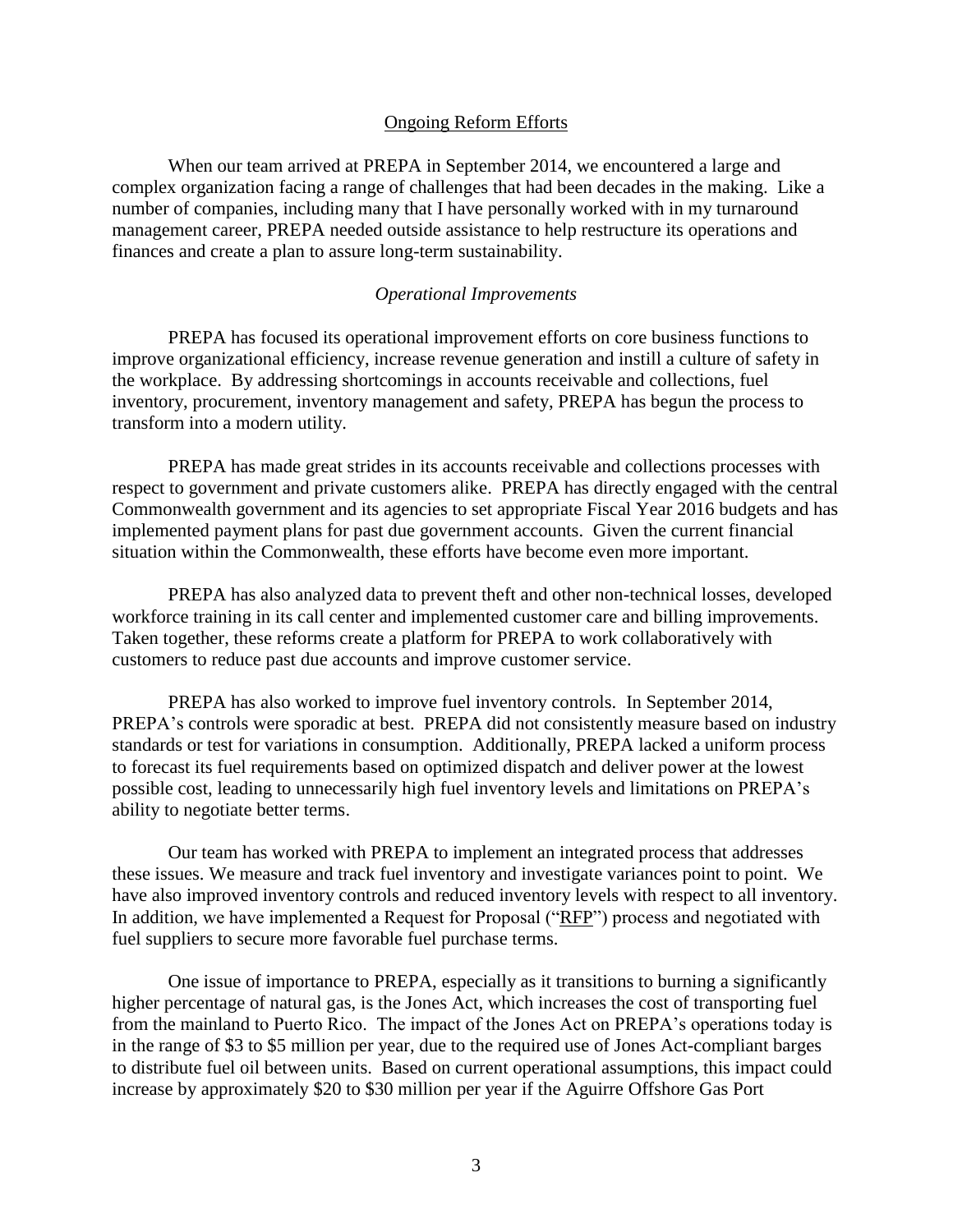("AOGP") is constructed and PREPA elects to source liquefied natural gas from the mainland. Relief from the Jones Act's stringent requirements could allow PREPA to save these amounts over time, and those savings would be passed along to its customers.

The safety of employees should be at the heart of every well-run utility. In the past 10 years, PREPA has had 15 fatalities and approximately 14,000 safety incidents. Its incident rate is significantly higher, in fact more than double, than that of its industry peers. In September 2014, we ran an RFP process and engaged industry leader DuPont to conduct an analysis of safety practices and procedures. PREPA is currently implementing the short- and long-term recommendations made by DuPont and tracking its performance in those areas. During 2015, PREPA reduced its incident rate by 15%, which represents a productive first step, but falls short of our ultimate goal.

PREPA is also working to improve its organizational culture and instill a focus on excellence. Many of PREPA's employees have embraced this effort and the board and management have also committed to these critical changes. Work is underway to introduce carefully selected key performance indicators ("KPI's") to heighten the visibility of key priorities within the organization and focus process improvements where they will have the greatest possible impact. PREPA's workforce and organizational structure is being evaluated to reduce overlapping roles, streamline cross-divisional work and clarify job descriptions. PREPA is also undertaking succession planning for key positions to address potential retirements and other retention pressures.

All of these efforts have already had a significant financial impact, and show that PREPA can take actions to reduce costs, improve efficiency and apply industry standards. PREPA has achieved \$150 million in one-time cash generation savings and approximately \$162 million in recurring annual savings. As new operational initiatives are phased in, we expect additional onetime savings of \$185 million and recurring annual savings of up to \$280 million. These savings are important because they contribute to closing the rate deficit and because we are asking creditors and other stakeholders to contribute to PREPA's transformation.

#### *Vision for a New PREPA*

We have developed a comprehensive vision for a new, modern and self-sustaining PREPA. This is necessary because PREPA's outdated and inefficient generation fleet and transmission system have been major causes of rising costs and decreasing reliability to customers over time.

The system is under extreme stress. Generating units are old, and PREPA has not made the investments necessary to maintain their reliable service. PREPA's median plant age is 44 years, compared to a U.S. industry average of 18 years. Approximately 80% of PREPA's generating fleet is more than 25 years old, and PREPA's oldest thermal unit is 56 years old. Its heavy reliance on fuel oil creates price volatility for consumers and environmental compliance challenges for PREPA under federal Mercury and Air Toxics Standards ("MATS") and other regulations. PREPA's outdated transmission system makes it difficult to accommodate unplanned unit outages and integrate renewable generation sources. Overall, PREPA's outdated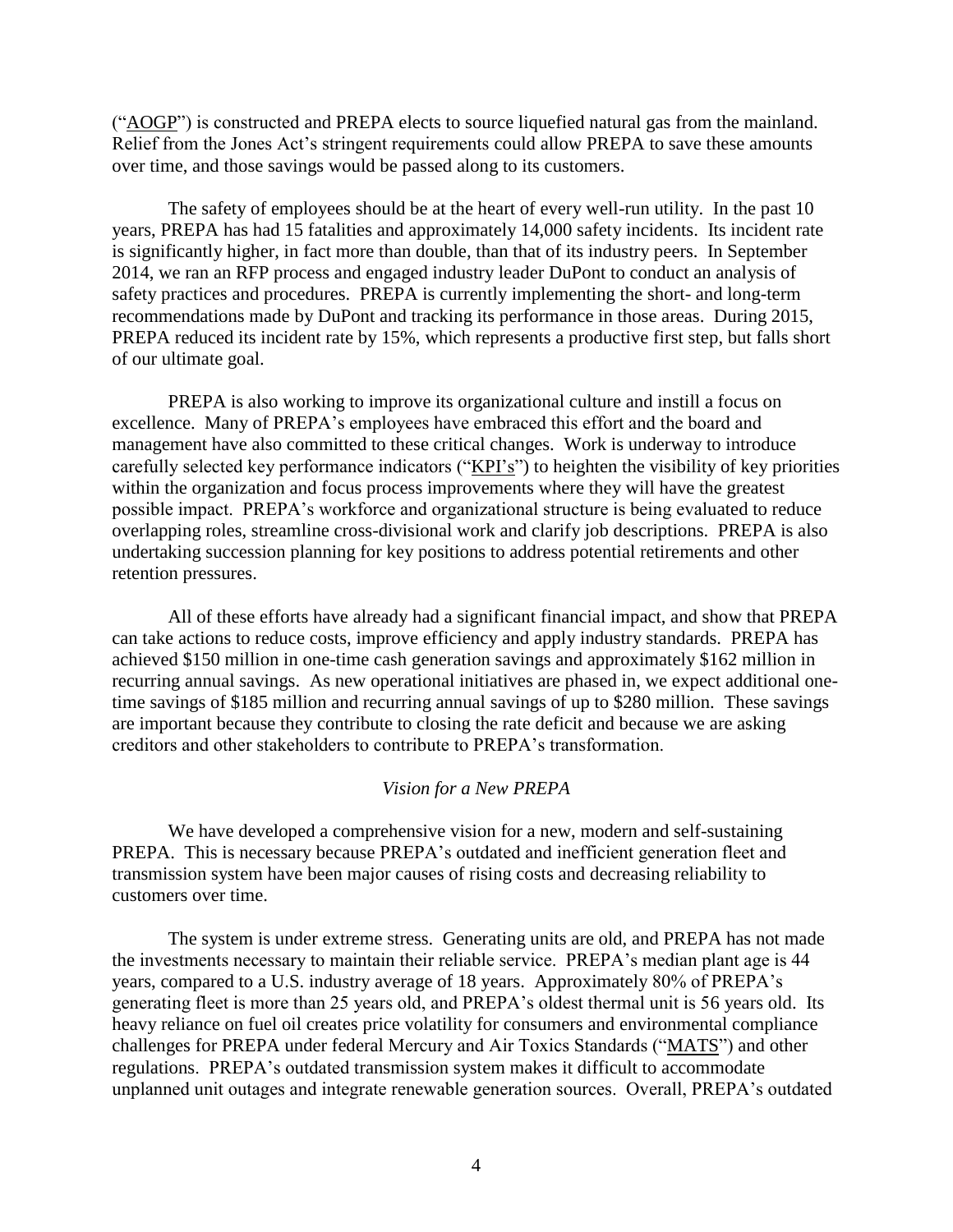infrastructure is a key cause of high forced outage rates, poor efficiency, low reliability and high costs.

We have developed a comprehensive long-term capital plan that assumes \$2.4 billion in new investment—funded either through cash resources or new public-private partnership investments. Our capital plan is driven by PREPA's integrated resource plan ("IRP"), which was undertaken in response to local law requirements. To help develop the IRP, PREPA engaged Siemens Industry, Inc., an industry leader. The IRP was filed with the Puerto Rico Energy Commission ("PREC"), a newly established regulatory body, in July 2015 and was updated in August 2015. PREC is currently reviewing the IRP with input from other stakeholders.

Importantly, PREPA's capital plan includes the construction of the Aguirre Offshore Gas Port ("AOGP"), which will allow PREPA to receive natural gas directly and efficiently at the Aguirre complex, as well as the conversion of the Aguirre generation facility to burn natural gas. This transition from fuel oil to natural gas will improve fuel diversity and enable the Aguirre steam power generating units to comply with environmental regulations like MATS. Construction on AOGP has been delayed given certain permitting issues and PREPA's financial situation, but we anticipate that PREPA will be in position to commence construction in the second or third quarter of 2016, and to complete the project by late 2017 or early 2018.

PREPA is pursuing cost-effective financing for AOGP, including through discussions with the U.S. Department of Energy ("DOE") regarding a potential loan guarantee under DOE's Section 1703 program. At this time, PREPA understands that DOE and other potential financing partners are awaiting a resolution of PREPA's overall financial situation before committing to invest in the project.

Other key projects in the capital plan include the construction of new units at PREPA's Palo Seco plant, the installation of new transmission and distribution equipment throughout PREPA's system, and the long-term repowering or replacement of generation units at Aguirre and Costa Sur. These investments, which will include flexible generation units, will improve PREPA's ability to utilize existing and incorporate additional renewable energy sources, which are a key component of PREPA's vision for efficient, sustainable energy in Puerto Rico. Execution of the capital plan will also help PREPA comply with MATS for steam power generating units and reduce reliance on fuel oil.

These initiatives will dramatically improve the efficiency of PREPA's system and reduce its environmental impact. The installation of newer and more efficient units will reduce the volume of fuel needed to power Puerto Rico and minimize the price volatility that results from relying on fuel oil for so much of Puerto Rico's supply. In addition, the shift to cleaner fuel sources will yield significant benefits. Today, 52% of total electricity generation in Puerto Rico is powered by fuel oil and coal, with 44% powered by natural gas and only 4% from renewable sources. Under PREPA's capital plan as contemplated in the IRP, by 2030, 83% of total electricity generation will be powered by natural gas and renewable sources (with renewables increasing to 14% of the total) and only 17% will be powered by fuel oil and coal (with fuel oil driven down to below 1%).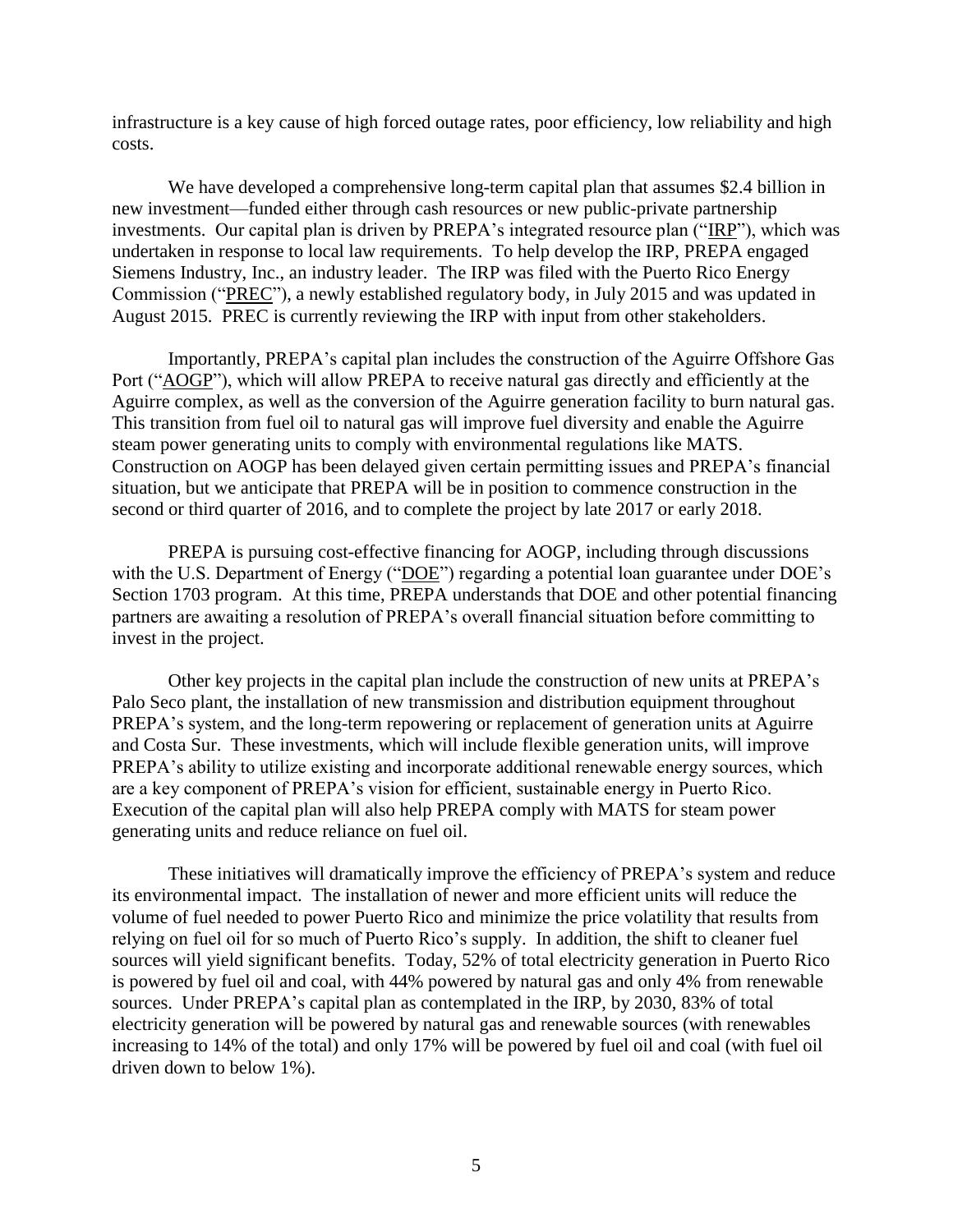PREPA is focused on facilitating an increase in the usage of renewables as a means to further diversify energy sources in Puerto Rico and contribute to PREPA's environmental compliance efforts. The IRP forecasts renewable capacity growth from 207 MW in 2016 to 1,193 MW in 2030, an increase of almost 600%. Power produced from renewable sources is expected to increase by an average of 9% annually, which will reduce overall demands on PREPA's system and displace traditional thermal generation.

PREPA's capital plan is comprehensive and achievable. We intend to fund the plan with enhanced liquidity from operational savings, creditor concessions and a new transparent rate structure. PREPA will also pursue bids from third parties to finance and build new power generating units through an open and competitive RFP process to ensure that we are attracting the most efficient capital and expertise to help us execute the plan.

Another critical element of PREPA's vision for the future is governance reform. PREPA's leaders and employees are critical to ensuring that PREPA is able to execute on its capital and business plans. To this end, governance reforms embedded in the PREPA Revitalization Act that is currently pending before Puerto Rico's Legislative Assembly, including the appointment of an independent board, will promote independence in PREPA's leadership and management to ensure that the changes we are implementing and planning are sustainable. In parallel, PREPA is working to instill a culture of meritocracy, and as discussed above, implement concrete policies in line with that culture, including rewarding employees based on KPIs.

## Creditor Negotiations and PREPA's Restructuring Support Agreement

In late December 2015, PREPA reached agreement with creditors holding or controlling approximately 70% of its debt, including bondholders, fuel line credit lenders and bond insurers, regarding a comprehensive restructuring plan to address its fiscal and operational challenges. It took PREPA over 15 months to negotiate the RSA in large part because PREPA lacks access to an orderly debt restructuring process and its accompanying "guard rails." In most situations of extreme financial distress, the possibility that a debtor will seek court protection incentivizes creditors to compromise more quickly. Moreover, in a typical situation, a bankruptcy process permits a supermajority of creditors to bind all creditors—it reduces the free-rider and holdout problem.

After many months, we were able to reach agreement but our work is far from complete. The RSA remains subject to significant contingencies and creditor termination rights

The key economic terms of the RSA include the following:

*Bondholder Agreement*. All holders of uninsured PREPA bonds will have the option to exchange their outstanding bonds for new securitization bonds at 85% of the current face amount of their bonds. The new securitization bonds, which under the RSA must receive an investment grade rating (meaning a rating of at least BBB- or Baa3), will be interest-only bonds for the first five years, with an interest rate that is lower than the current rate on PREPA's existing debt based on the RSA pricing grid. An *ad hoc* group of bondholders representing approximately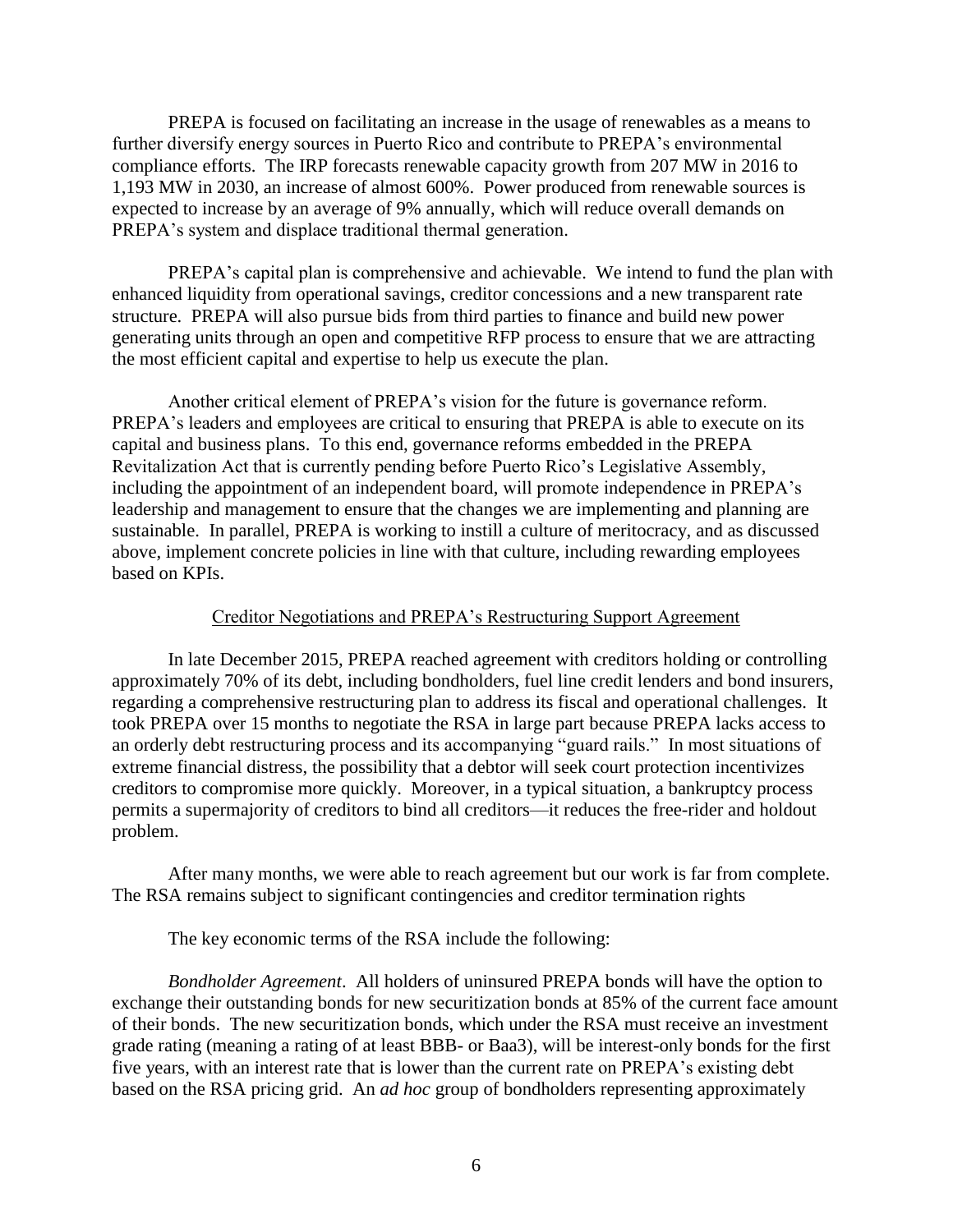40% of the outstanding bonds has agreed to exchange all uninsured bonds held by the group for new securitization bonds.

*Fuel Line Agreement*. PREPA's fuel line credit lenders will have two treatment options. The fuel line credit lenders may convert their existing credit agreements into term loans, with a fixed interest rate of 5.75% per annum, to be repaid over a period of six years in accordance with an agreed amortization schedule. This will decrease the annual interest rate PREPA is currently paying on its fuel line credit debts from 7.25% to 5.75% and extend the maturity date for \$700 million of debt by six years from the consummation of the restructuring transactions. Alternatively, they may exchange all or part of the principal due under the existing fuel line credit agreements for securitization bonds to be issued on the same terms as those issued and exchanged for the uninsured bonds.

*Bond Insurers*. To finance the restructuring transactions, PREPA's bond insurers will issue surety insurance policies in an aggregate amount up to \$462 million, which will support a portion of the debt service reserve fund for the securitization bonds.

## *Remaining Contingencies*

PREPA's ability to execute on the RSA is far from certain. Its ability to do so will require the satisfaction of many conditions, the occurrence of a number of events outside its control and the continued cooperation of a diverse creditor body over a long period of time.

A few of the key contingencies are set forth below:

*Creditor Participation*. At present, creditors representing approximately 30% of outstanding PREPA debt are not party to the RSA. In order to consummate the bond exchange contemplated by the RSA, additional bondholders (who are not parties to the RSA now) holding more than \$2 billion in bonds (i.e., all but \$700 million) must voluntarily choose to exchange their existing bonds for securitization bonds at a discount. If these holders do not choose to exchange their bonds, the deal will not work for PREPA, and the parties will be forced to return to the drawing board in hopes of developing a new, workable restructuring plan. The availability of a legal mechanism such as the federal Bankruptcy Code would ensure 100% participation among existing bondholders because a supermajority of bondholders could bind holdouts. In addition, it would greatly increase the odds that PREPA would be able to implement its deal, particularly given its existing widespread support among key creditor groups.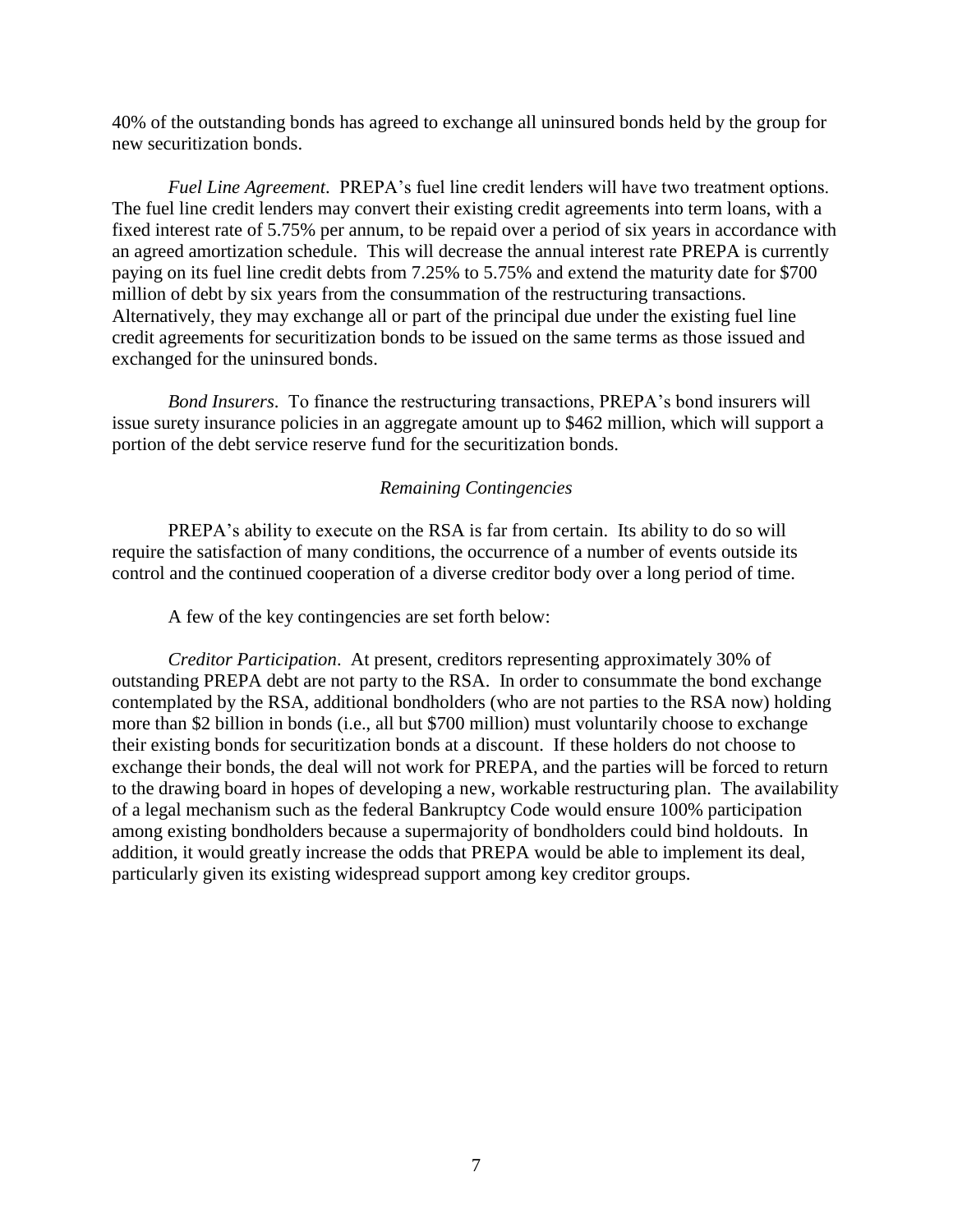*Securitization Bond Rating*. Pursuant to the RSA, the creditors required that the new securitization bonds to be issued in the exchange offer must receive an investment grade rating from a recognized rating agency. While the restructuring transactions are designed to maximize the new securitization bonds' rating, achievement of an investment grade rating will likely depend at least in part on the rating agencies' views of the overall financial situation of Commonwealth of Puerto Rico and its instrumentalities. Without the legal guard rails that would be provided by access to a federal court, it is difficult to see how 18 different issuers in the Commonwealth will resolve their financial distress. A disorderly, litigious, and drawn-out process will jeopardize our ability to execute our deal.

*Commonwealth Legislation*. Under the terms of the RSA, the Commonwealth must enact legislation that is acceptable to the RSA creditors in accordance with the RSA. This legislation must include, among other things, a legal framework for the issuance of securitization bonds and certain noneconomic terms relating to such bonds as well as governance reforms to depoliticize PREPA, allow it to function like a modern utility and implement long-term operational savings and reforms. The legislation will also authorize and set forth a structure for a transparent process to allow third party investors to submit competitive bids to invest in PREPA's infrastructure, and is currently pending before Puerto Rico's Legislative Assembly.

*Securitization Bond Validation Process*. The RSA requires that the new securitization bonds be validated by a Commonwealth court pursuant to a newly-established process, which may itself be the subject of a court challenge. This is necessary because PREPA does not have access to a federal bankruptcy court to confirm a debt adjustment plan for PREPA. The benefits of plan confirmation are therefore another way in which access to a federal court process could facilitate and expedite PREPA's restructuring efforts. A federal court order approving the validity and enforceability of the securitization bonds would also be helpful to the rating agency process.

## Conclusion

PREPA and its advisors continue to work tirelessly to close the restructuring transactions in the RSA. Fixing PREPA's capital structure is but one element of PREPA's overall transformation, but doing so is a necessary predicate to all of the other work PREPA is doing to modernize Puerto Rico's generation, transmission and distribution capacity for the long-term benefit of its people and the Puerto Rico economy.

The recent announcement of the RSA in late December 2015 shows that PREPA and a significant portion of its creditors can work together to craft a comprehensive solution. It remains unclear whether PREPA will be able to execute on its restructuring transactions despite the support of 70% of its creditors. In many ways, the RSA is a tenuous agreement, filled with process checkpoints, creditor termination rights and other conditions that may not be satisfied, despite PREPA's best efforts. Access to a restructuring regime would allow PREPA to implement the restructuring contemplated by the RSA, without so many contingencies and open issues. In fact, the RSA contemplates implementing the restructuring transactions by using the